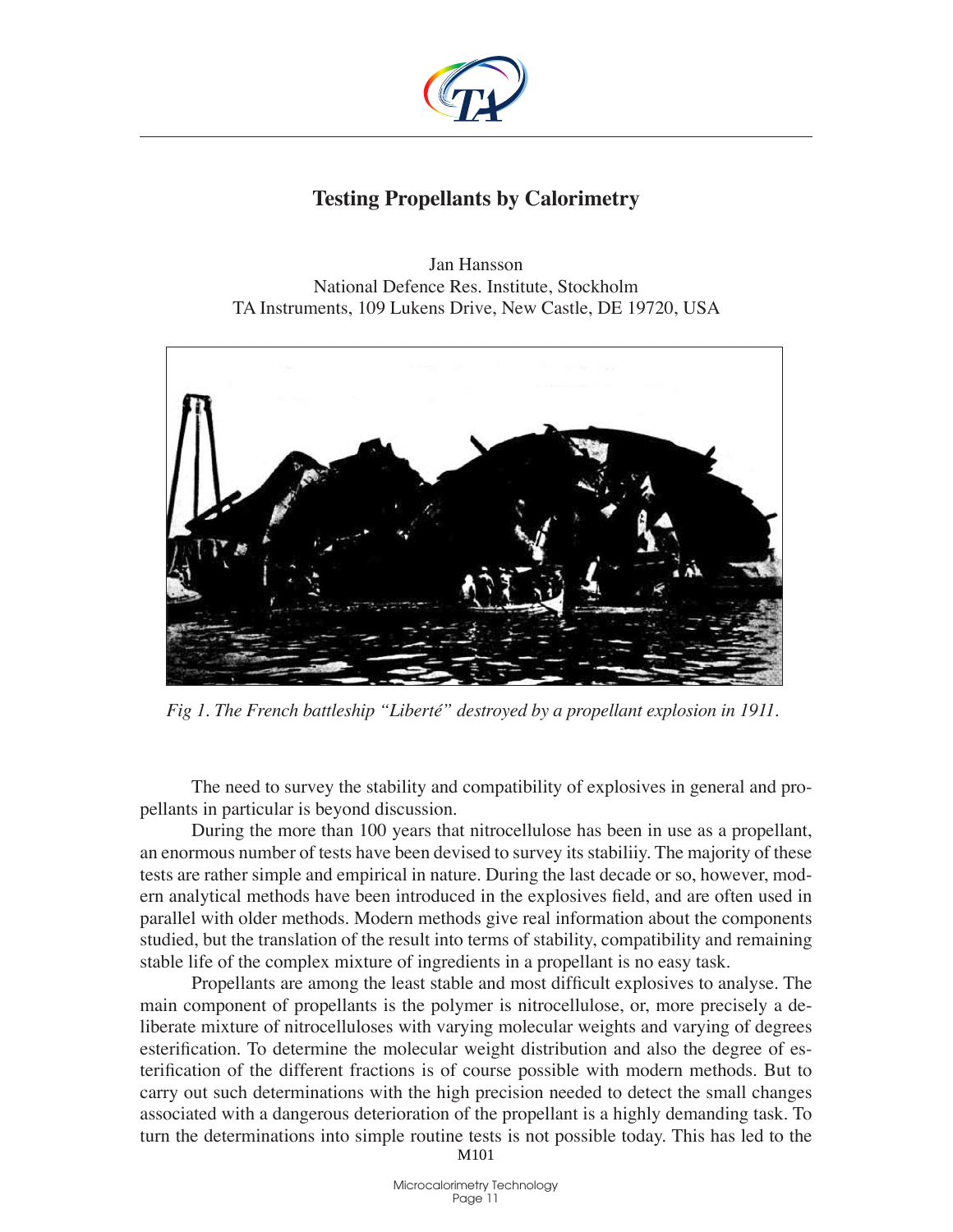development of indirect tests of stability instead, such as the determination of stabilizer changes. While stabilizer changes are connected with the nitrocellulose degradation, not all reactions involved in the nitrocellulose decomposition affect the stabilizer. Furthermore the reactions involved are numerous and not fully established.

A way out of these difficulties is to measure the total reaction heat envolved by the different simultaneous and consecutive reactions in the propellant. This idea is not new, though it is not until now that it has become interesting due to the development of very sensitive calorimeters.

Already in 1883 Hess<sup>1</sup> in Germany proposed the study of heats of reaction for the estimation of the stability of explosives, but his equipment (Figure 2) was too crude, and used sample sizes of up to 100 g. Hess's technique was never used to any great extent. The English silvered vessel test is a later adoption of the same principle. In Germany, Siebert took up the method about 50 years after Hess and then inspired a coworker, Frey<sup>2</sup>, to develop a microcalorimeter with specially designed sample holders. Van Geel<sup>3</sup> in Holland has also designed a calorimeter particularly for stability studies. The French Calvet calorimeter<sup>4</sup>,  $\frac{5}{7}$ , while constructed for general studies, has also been used for some years for the study of propellants and explosives.

The three last-mentioned



calorimeters normally use 25—50 g samples and are mono-calorimeters, i.e. are designed for only one sample at a time. With the LKB 2277 calorimeter<sup>6</sup> used here the sample size can be kept down to 1 g, and four samples can be run at the same time, the latter being interesting for comparative tests. Even four parallell runs is a small number when testing propellants since the decomposition reactions are slow and therefore require long testing times. This necessitates intermittent measurements and storage of the propellants in an oven between runs. Such a procedure is of course much easier if the sample size is small reducing any danger of explosion or evolution of hazardous amounts of nitrogen oxides. Furthermore the LKB calorimeter attains equilibrium within 1 hr or less making it possible to measure initial reactions.

## **Experimental**

## **Instrument**

LKB 2277 Microcalorimetry System with four measuring cylinders. Thermostat bath temperature constancy:  $\pm 2 \times 10^{40}$ C, according to specification. Measuring precision:  $\pm 2\%$  at the highest sensitivity, corresponding to a full scale deviation of 3  $\mu$ W, also accord-M<sub>101</sub>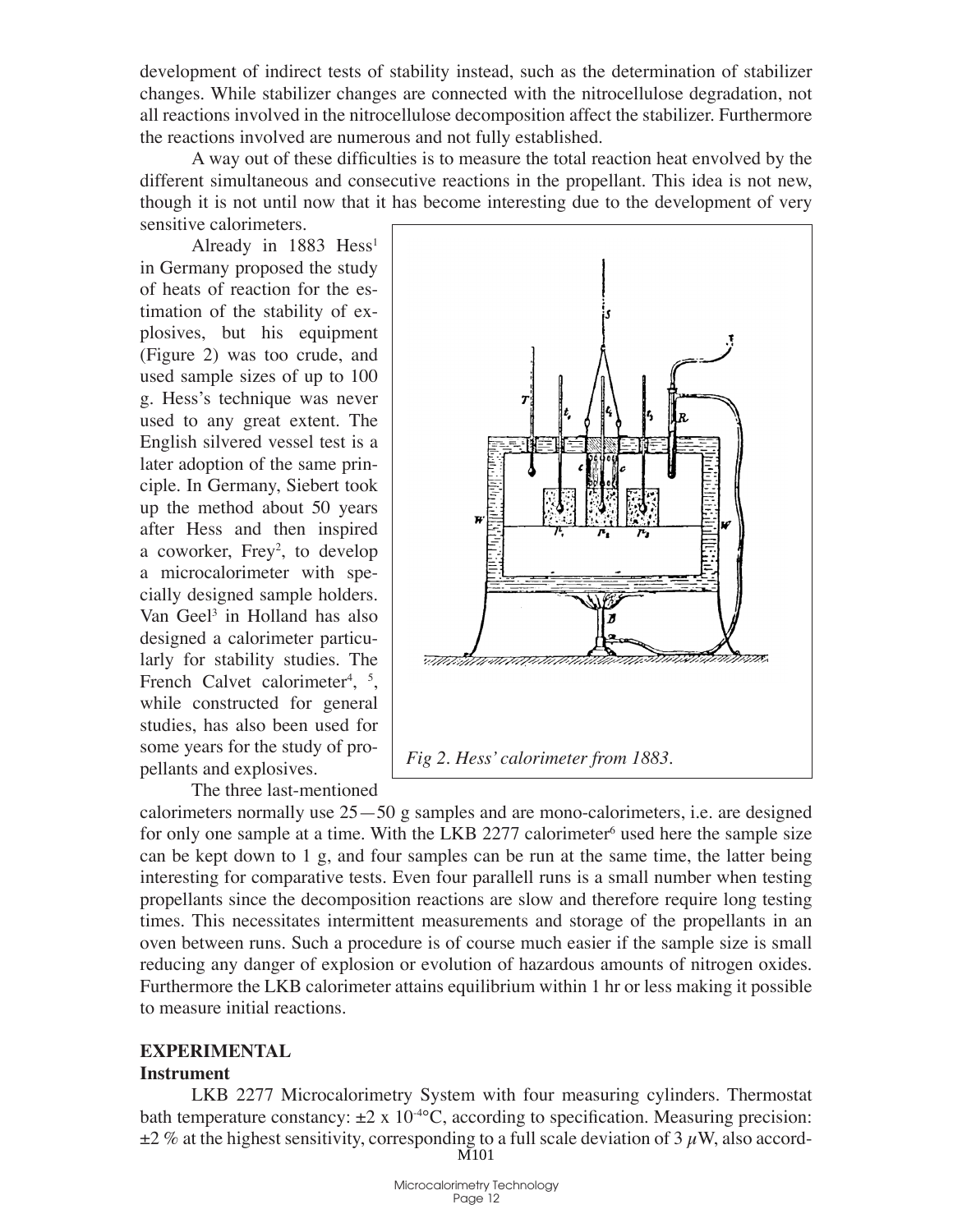ing to specification.

Glass ampoules and stainless steel ampoules with an effective volume of 3 and 5 ml respectively were used. The glass ampoules were sealed with an aluminium cap and rubber and teflon packing. To confirm the tightness of the ampoules they were weighed before and after the runs. Both sample and reference ampoules show a certain weight decrease. The caps of the glass ampoule evidently give a weight loss of a little less than 3 mg that occurs quickly. In addition the sample ampoules give a weight loss through gas leakage of about 50  $\mu$ g/day/g sample with the propellant used in the runs described here. A leakage of this order does not affect the measurements.

To minimize disturbances the ampoules were introduced into the measuring cylinders by lowering them stepwise over a period of 30 mins. It is probably possible to shorten this time without any disadvantage.

#### **Propellant**

A double-base propeltant with the following composition was used:

| Nitrocellulose $(13.1\%N)$ | 59.6%   |
|----------------------------|---------|
| Diethyleneglycol dinitrate | 39.0%   |
| Ethylcentralite            | $1.3\%$ |
| Graphite                   | $0.1\%$ |

#### **Reference substance**

Fine glass beads dried over silica gel were used as a reference substance in order to give both sample and reference ampoules the same heat capacity. Precise agreement does not seem necessary.

#### **Results**

Runs have been made in the range 60 ° C to 80 ° C at 5 ° intervals and with samples from 0.5 to 2.2 g. The registered power output is proportional to the mass of the propellant (see Figure 3).

Figure 4 shows the longtime behaviour of the propellant at 80°C. After an initial, relatively constant phase lasting about one day the heat output decreases to a minimum. There follows a slow increase of about 50–100 nW/g propellant/day. In the case illustrated here the power output had risen to 16.5  $\mu$ W/g after somewhat more than 90000 mins.

Humidity has naturally a great influence on the degradation of nitrate esters and there-





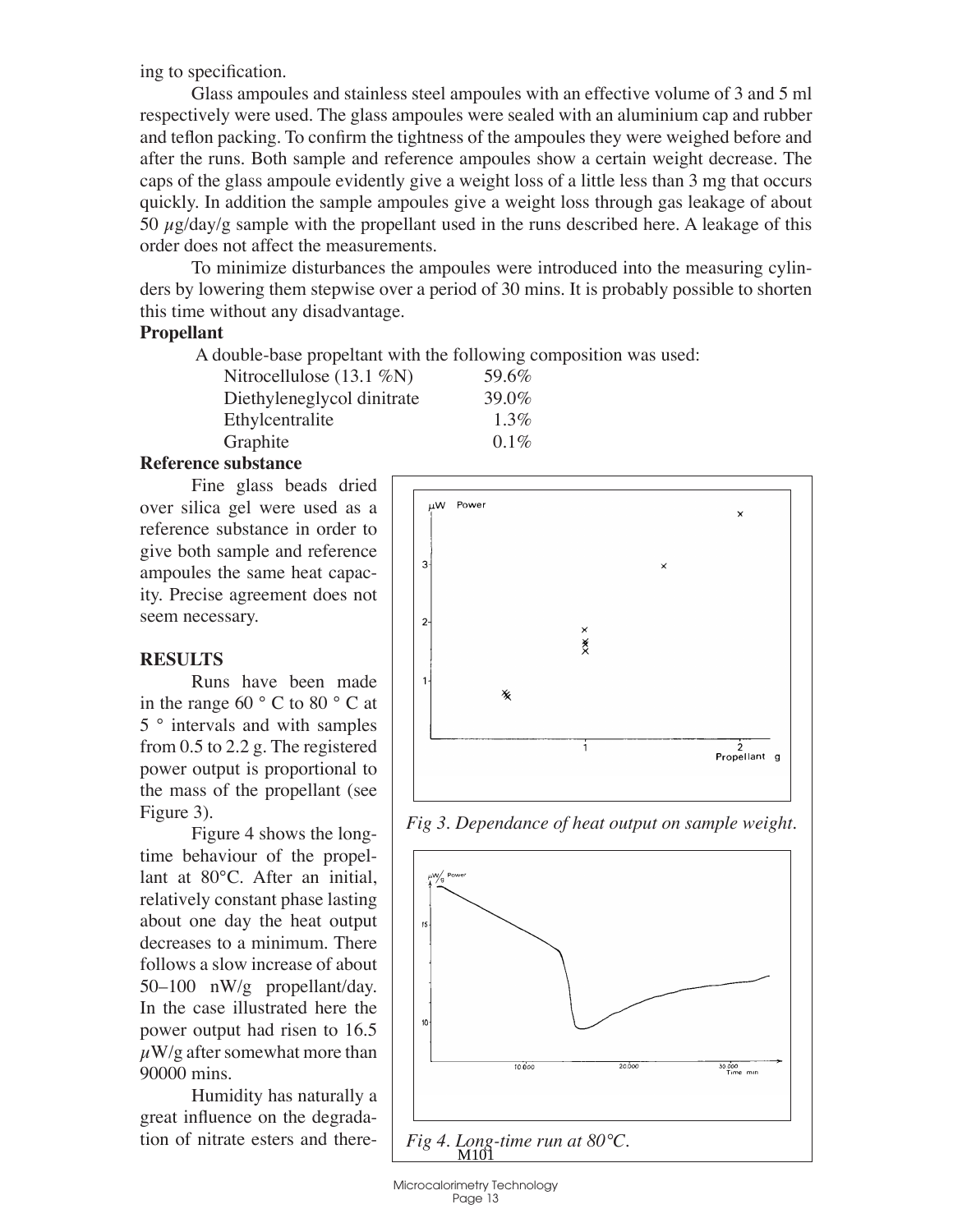fore of propellants. Some runs were made with propellants that had been moistened at 52 % and 100 % RH and with samples dried in an desiccator over silica gel. These treatments cannot be expected to have changed the propellant grains homogeneously, but they affect the initial decomposition stages markedly. Higher humidity gives a higher power output and an earlier occurrence of the minimum. The dried sample shows an accelerating power output during the first two days. All the samples tend to reach the same value as the more or less surface-located changes caused by the preliminary treatments are smoothed out.



Figure 6 Finally, shows an Arrhenius' plot of runs at five

different temperatures between 60 and 80°C, from which an activation energy of about 26 kcal/mole can be calculated.

#### **Discussion**

The evaluation of the calorimeter measurements depends on the problem they are used for. The simplest case is compati-bility studies, not exemplified here, when the behaviour of a mixture can be referred to that of the simple components as standards.

When calorimetry is applied to the study of propellant stability, the ideal case is that concerning a propellant that has been studied a short time after its manufacture and its degradation followed until the end of the induction period. This renders an easy estimation of the remaining stable life possible at later occasions.

With no such initial measurements available, the case becomes more complex. Frey<sup>2</sup> integrates the effect until the end of the induction period, assuming a constant decomposition velocity. From measurements at different temperatures and by extrapolating the over-all reaction velocity to the storage temperature, one can estimate the remaining stable lifetime of the propellant.

Van Geel<sup>3</sup> uses a more complicated approach, which requires a great number of mea-